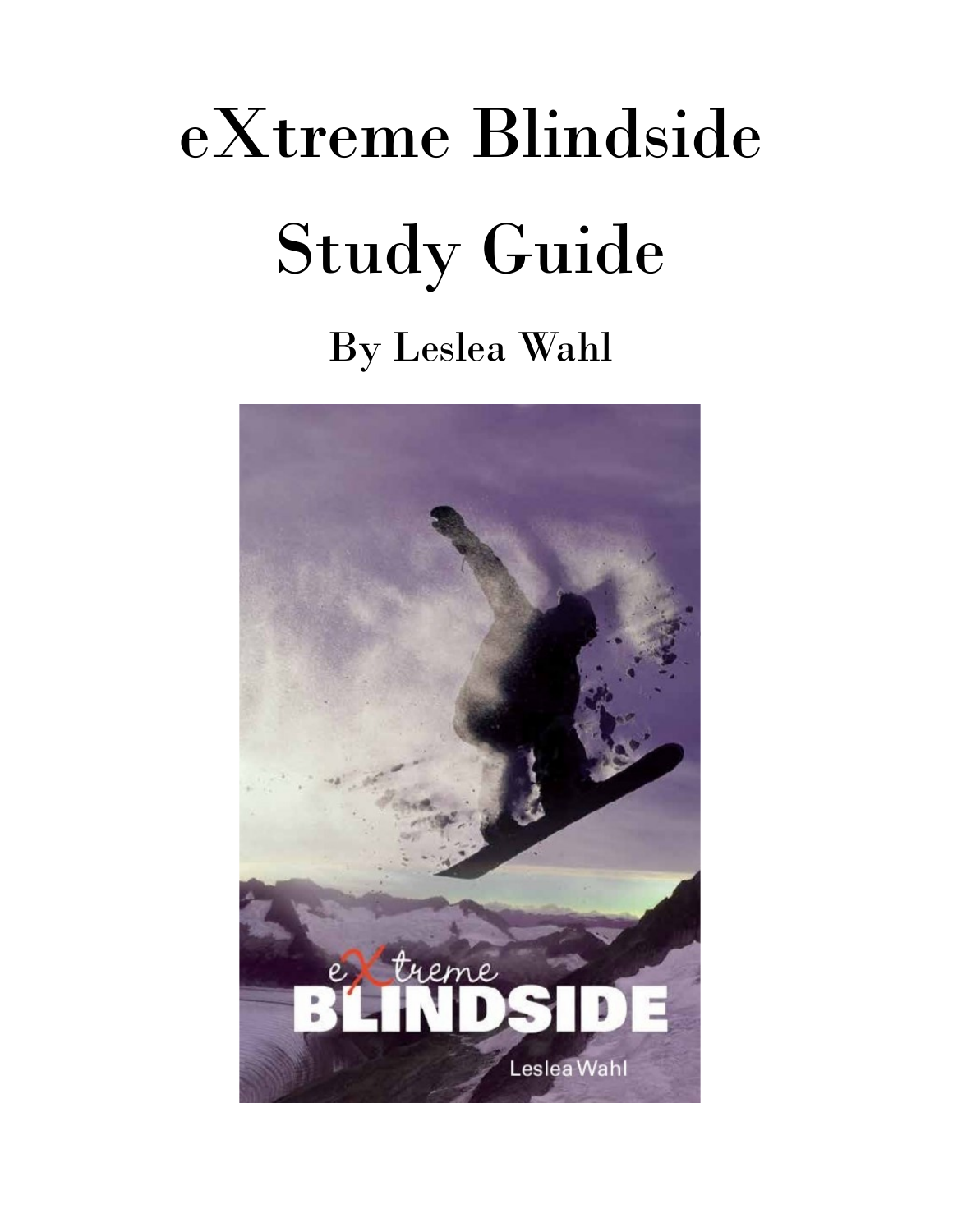### Table of Contents

Note to Instructor Synopsis Chapters 1-3 Chapters 4-6 Chapters 7-9 Chapters 10-12 Chapters 13-15 Chapters 16-18 Chapters 19-21 Chapters 22-24 Chapters 25-28 Answer Key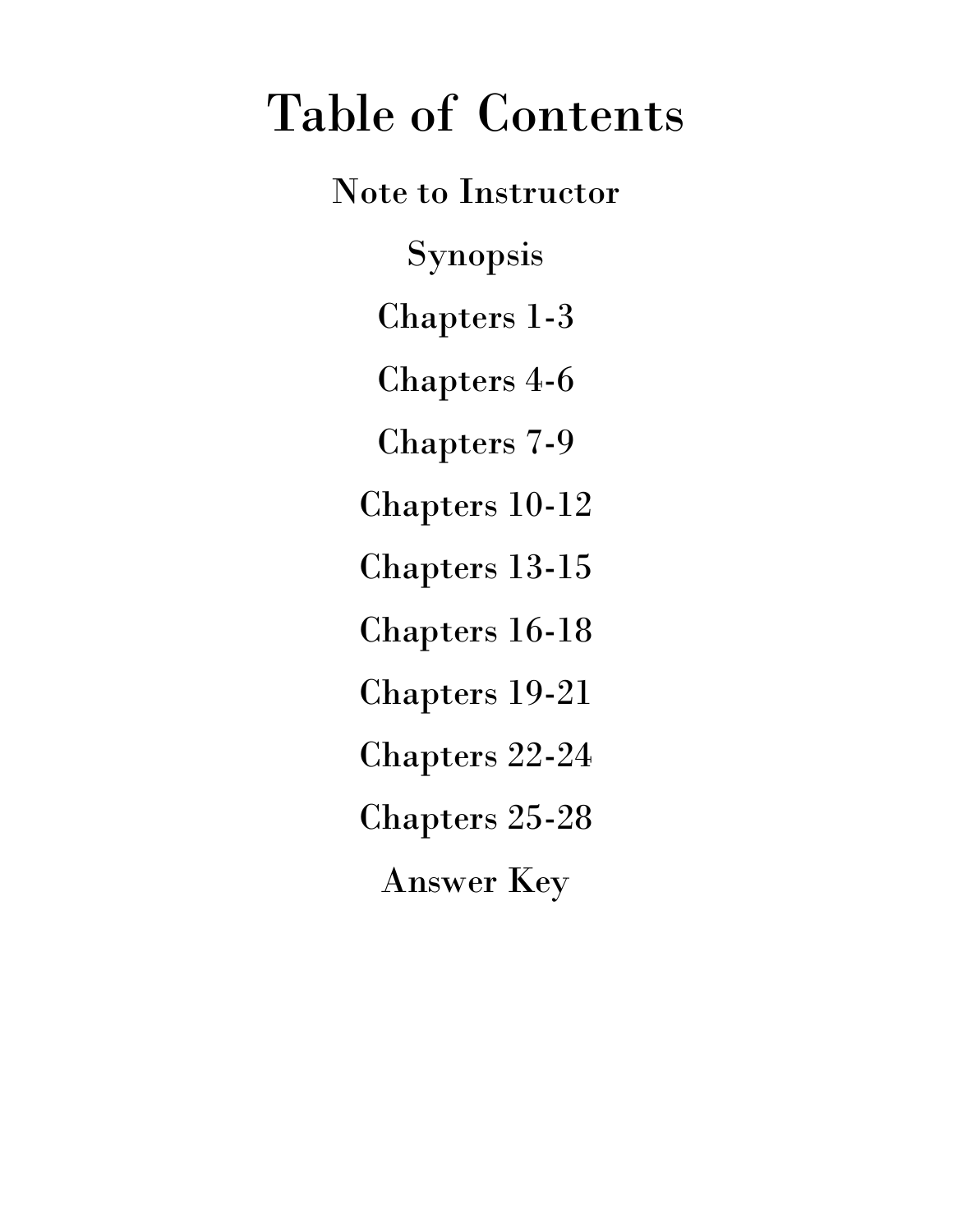### Note to Instructor

This study guide is intended to help students analyze the story by providing comprehension questions. These questions are designed to be adaptable and can be answered with one or two sentences, or with longer essays. Keep in mind, the student's answers will probably be slightly different than the answers provided. They may also be used as discussion questions, as springboards to more in-depth analysis. Select the questions appropriate for your student(s). This guide is created in the OLVS curriculum style.

### Summary

Life is good for Jake and Sophie. After the incident at Silver Springs mine last year, things are getting back to normal. Or as normal as things get when you're an Olympic snowboarder, or getting your first big break as a journalist! But when strange accidents start happening on the slopes at the premiere extreme winter sports competition, Jake becomes suspicious. And it's only a matter of time before he and Sophie are tackling another mystery together - one that may prove more dangerous than the Mountain Madness Games themselves. Can this couple unravel the clues before Jake becomes the next victim?

Things are about to get EXTREME.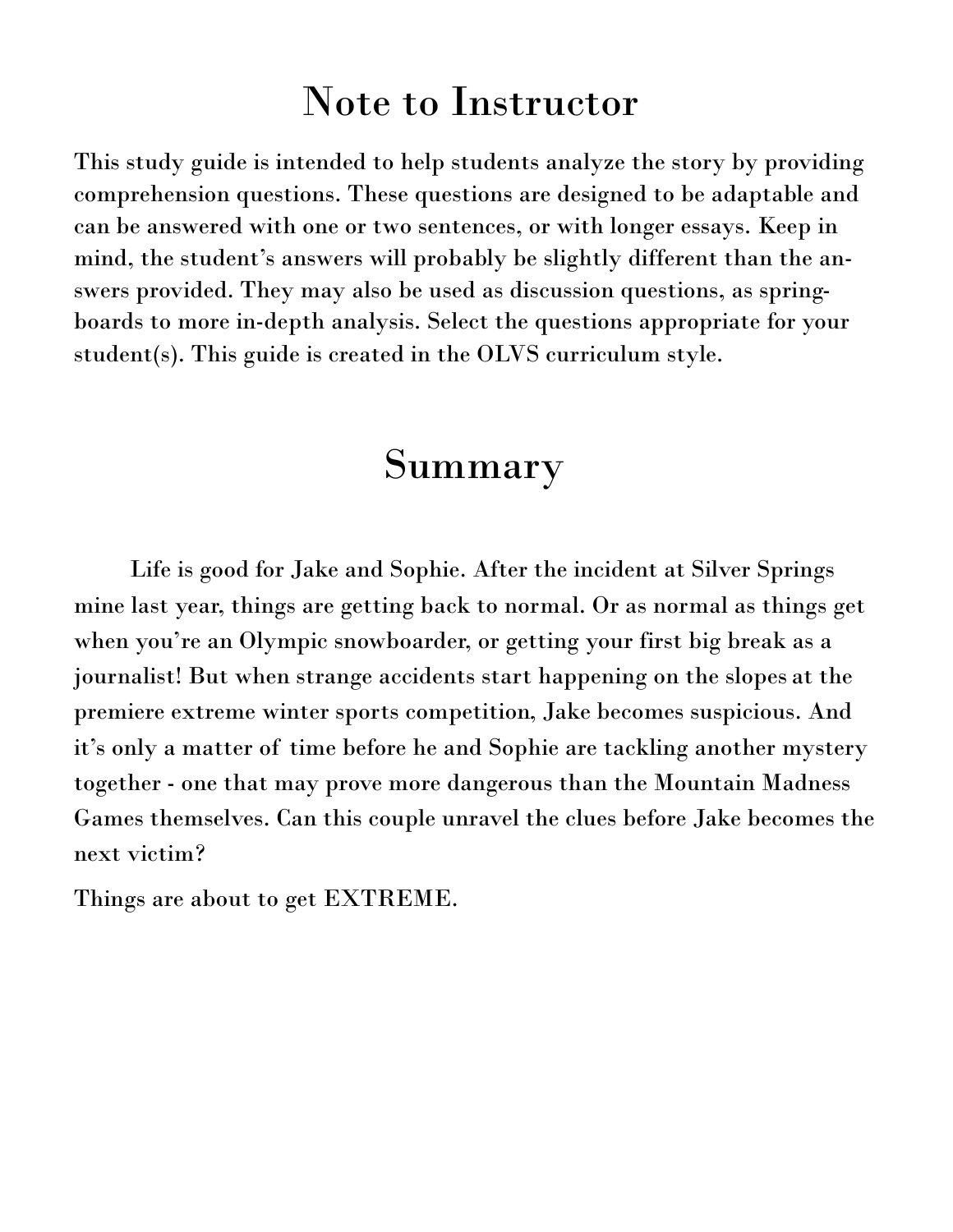### Chapters 1-3

- 1. Where is Jake at the beginning of the story? What is he doing there?
- 2. Who does Jake have dinner with in Chapter 1? What is their relationship?
- 3. Who is Jake introduced to during dinner?
- 4. What gift does Sophie give to Jake? Why is it special?
- 5. What does Mallory send to Sophie?
- 6. What is the name of Jake's new trick?
- 7. What happens to Tommy during practice?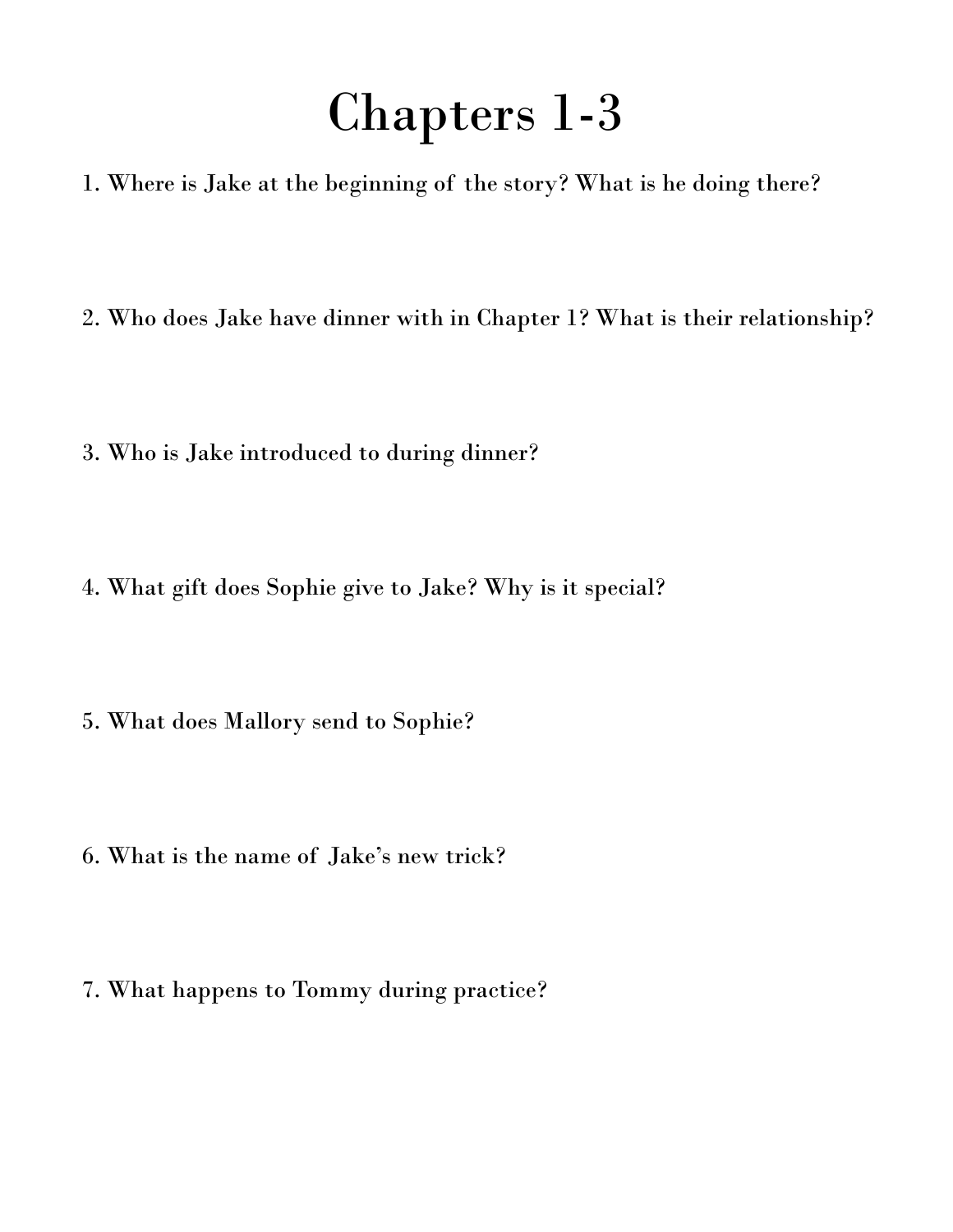### Chapters 4-6

- 1. Who comes to Silver Springs to talk to Sophie? What do they discuss?
- 2. Who is the first person Sophie meets when she arrives at the hotel?
- 3. Where does Sophie want to drive to for an article?
- 4. What does Jake learn about Tommy's board?
- 5. What happens during Jake's final practice run?
- 6. Where does Sophie find Jake after the final practice run?
- 7. What is the topic of Sophie's first article?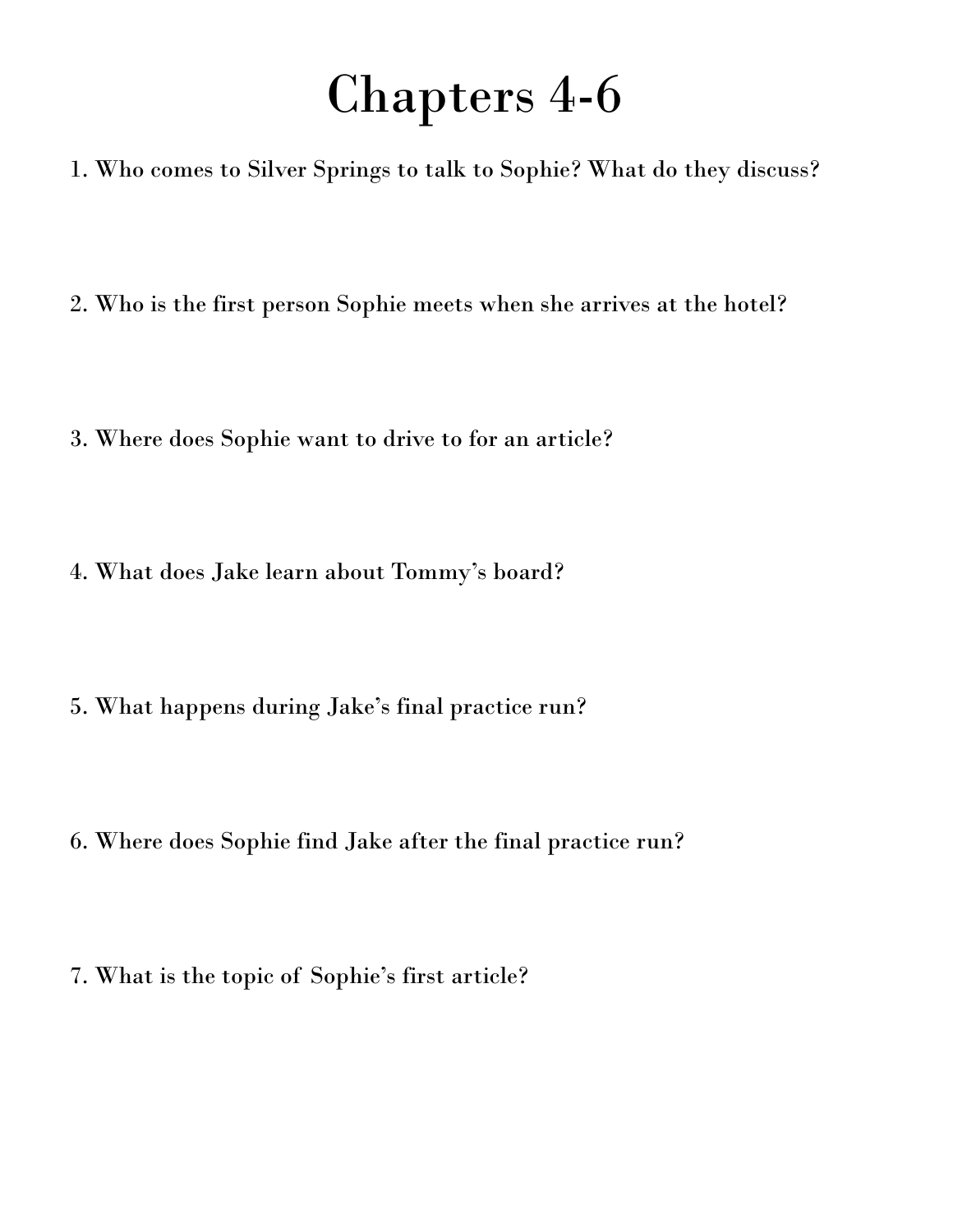### Chapters 7-9

1. What advice does Jake's mom give him on how to stay focused on his faith?

2. Why does Jake's mom want Chad and Kate to come early?

3. What surprise has Jake arranged for Sophie?

4. What did Jake add to his pre-run routine? Why?

5. At the polar plunge event, who does Sophie set up an interview with?

6. Who is Elle?

7. What happens to the top snowmobiler during his event?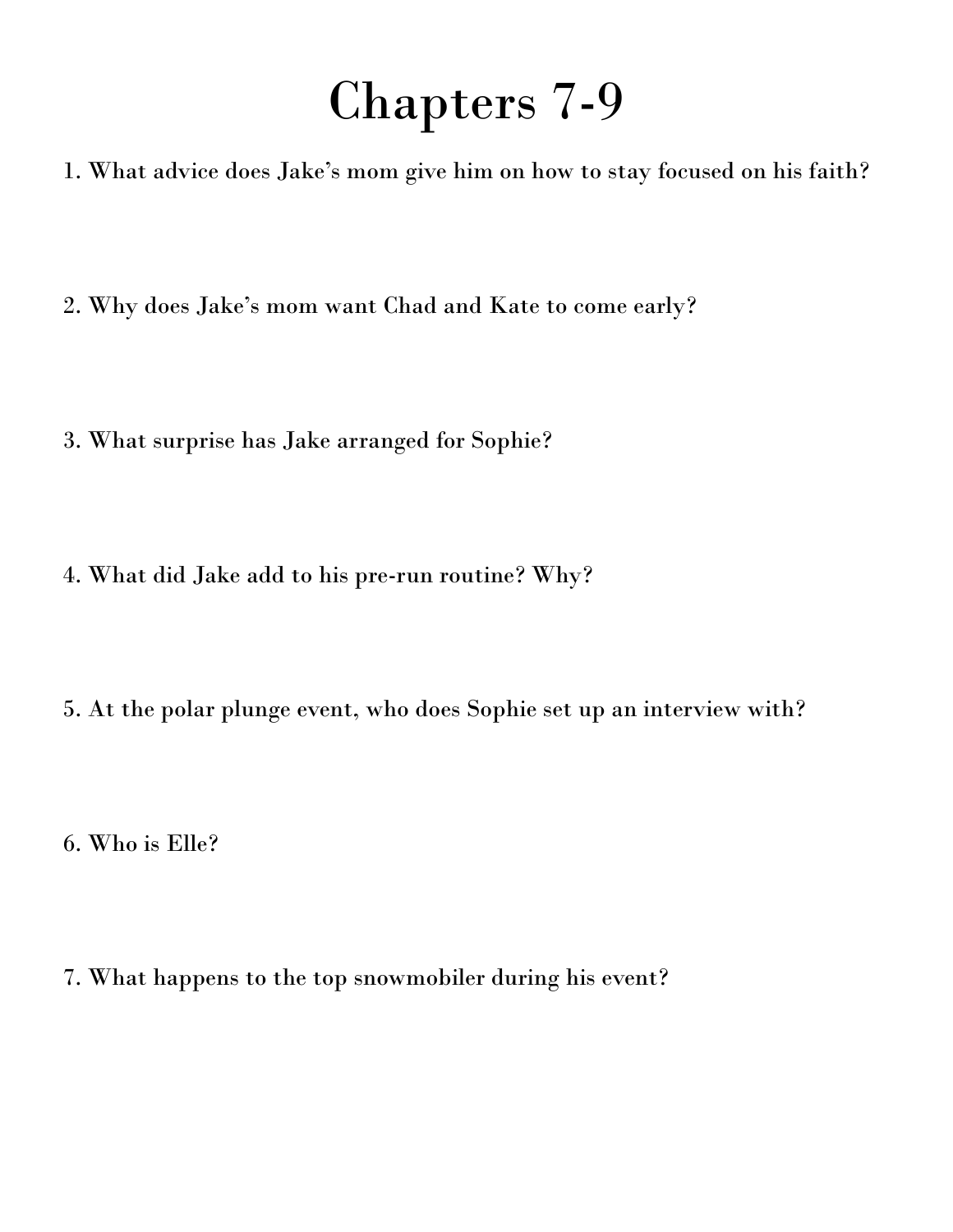### Chapters 10-12

- 1. What does Sophie find when she looks through her photos?
- 2. What does Duke tell Sophie about the workers?
- 3. Why does Matt hate Jake?
- 4. What is the curse?
- 5. How did Ms. Addelstein get her job?
- 6. Who do Jake and Sophie have dinner with?
- 7. What was Jake's surprise?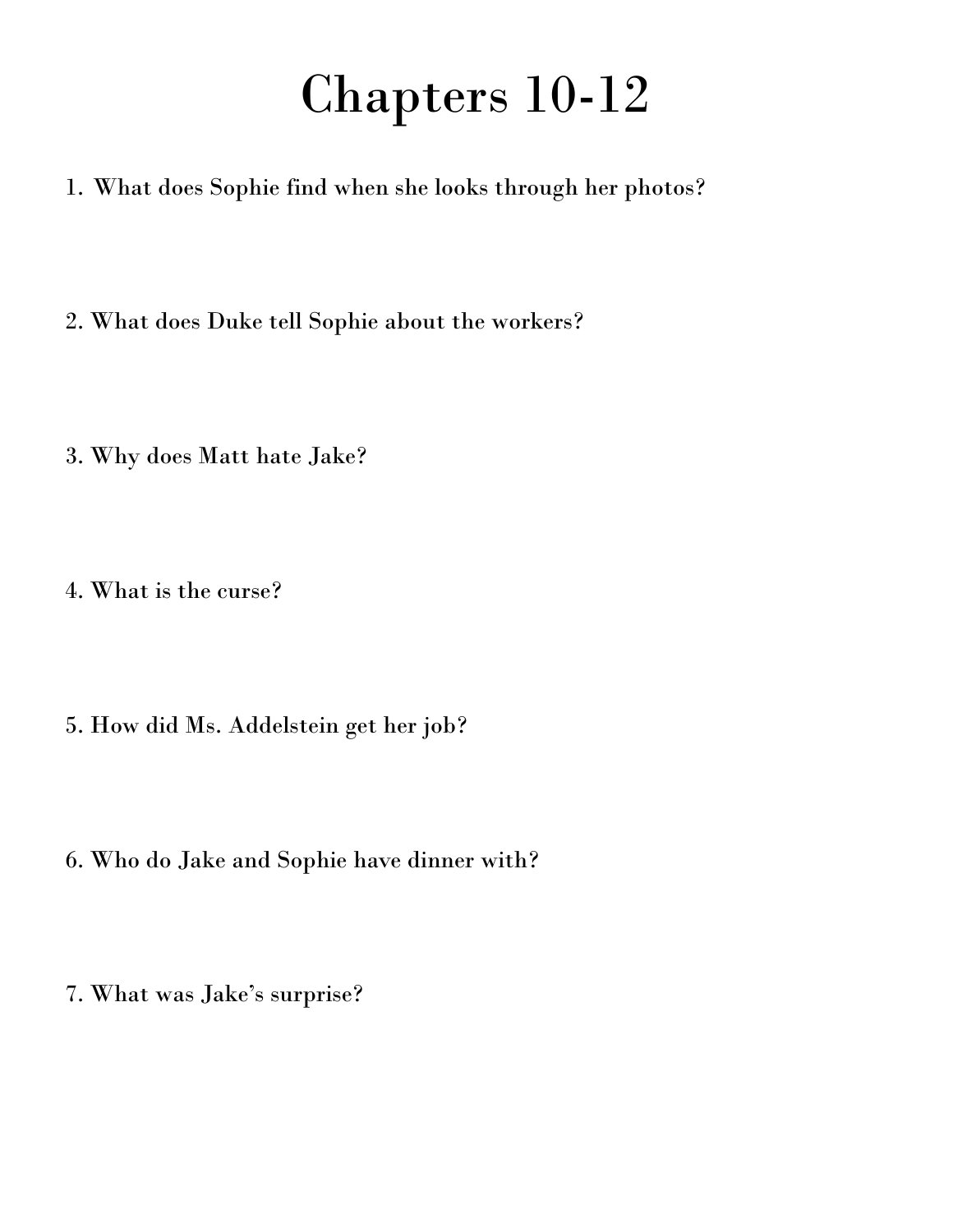### Chapters 13-15

- 1. How old is Jake on his birthday?
- 2. What happens between Elle and Sophie?
- 3. Sophie's mom calls. What does she want Sophie to do?
- 4. Why doesn't Drake want to do the interview?
- 5. Who offers to drive with Sophie to Glenwood Springs?
- 6. What does Sophie tell Jake before the banquet?
- 7. Who does Jake run into after the banquet? What is wrong with him?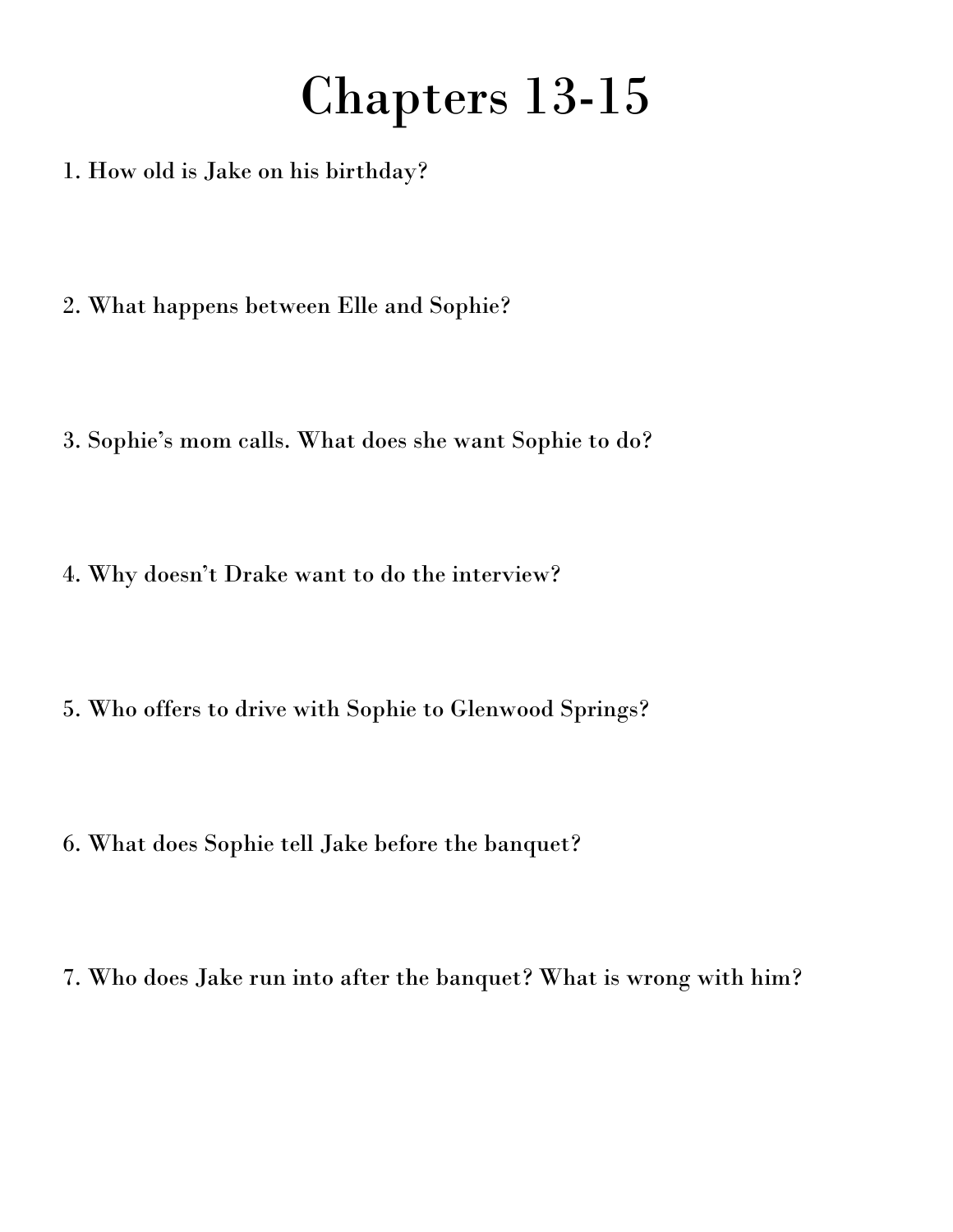## Chapters 16-18

1. Since Sophie can't fix things with Jake, on what does she decide to focus her attention?

2. Instead of watching Jake's qualifying run, what does Sophie do?

- 3. What does Sophie find in the cabin?
- 4. What happens at the start of Matt's qualifying run?

5. When Jake finds out that Sophie was investigating something, what does he do?

6. What kind of message does Sophie send to Jake?

7. Does Sophie make it safely out of her hiding spot?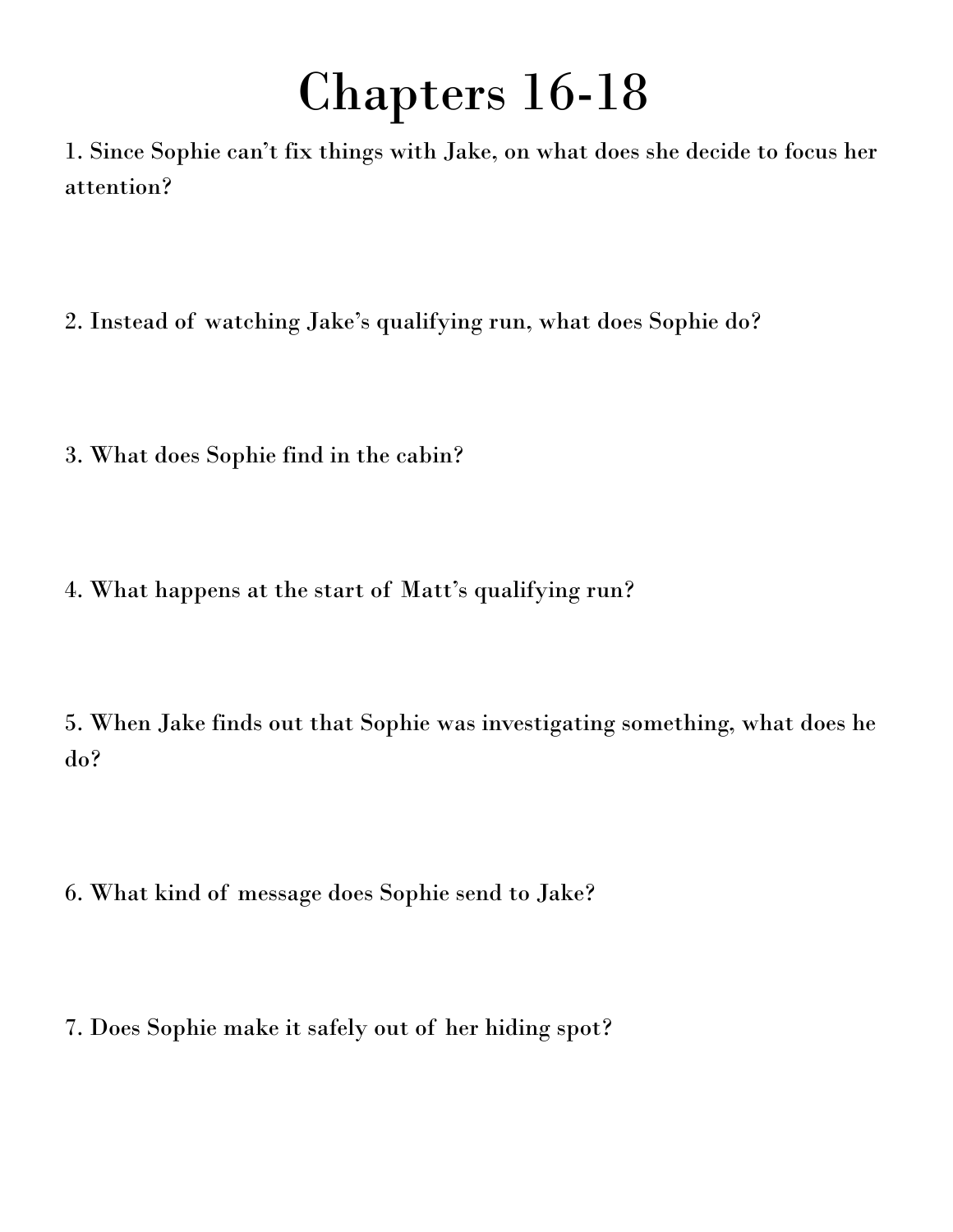### Chapters 19-21

- 1. Jake follows a man on a snowmobile. Before he can reach him, what happens?
- 2. Was Sophie on the snowmobile?
- 3. How does Sophie detain the man who is pursuing her?
- 4. How does Jake give his parents his location?
- 5. What does Jake point out to Sophie about Jorge?

6. Who shows up at the Taylors' suite when Jake and Sophie are talking about their relationship?

7. Why does he come by?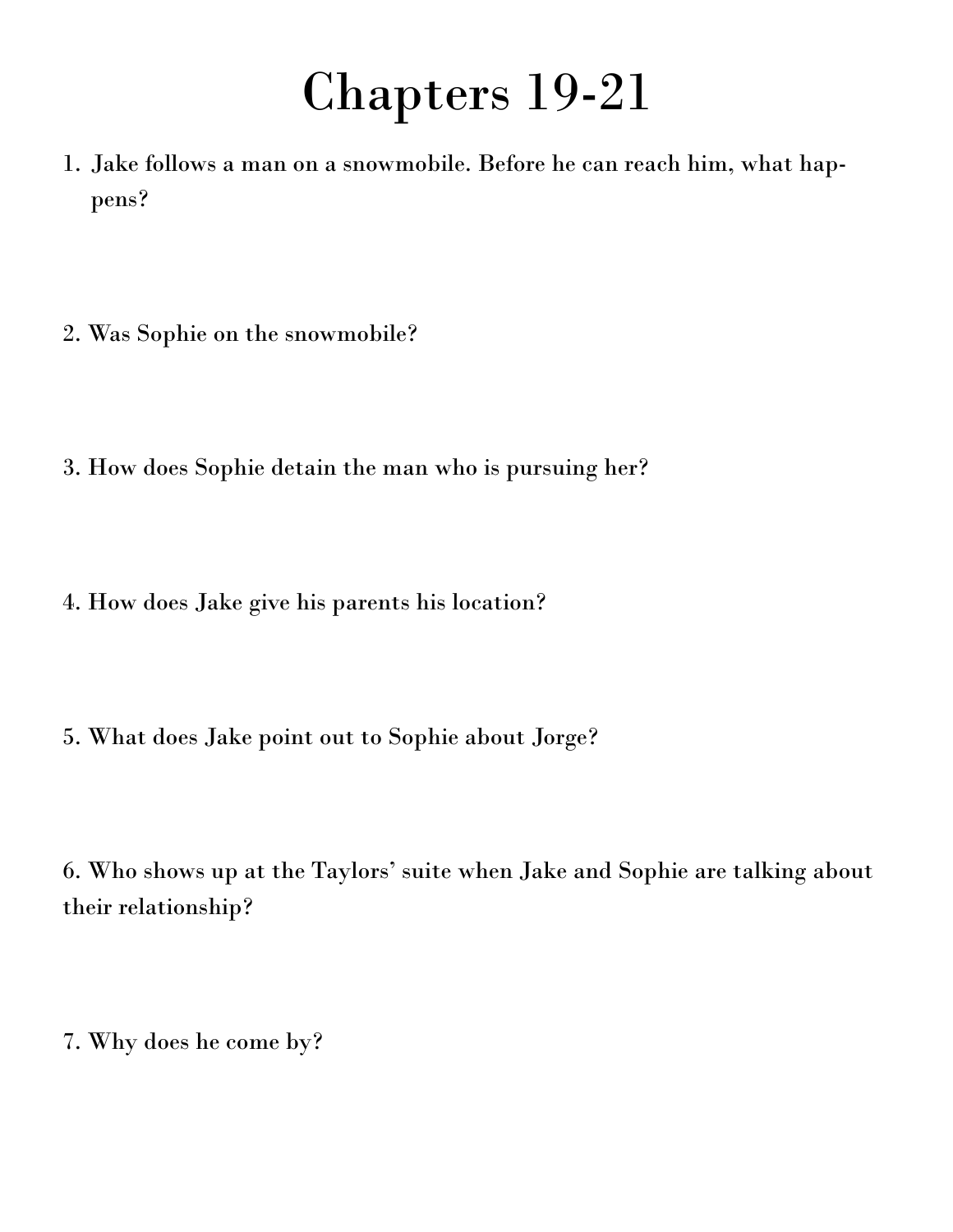# Chapters 22-24

1. What change does the Mountain Madness officials make regarding Jake?

2. What does Sophie ultimately decide about Jake and their relationship?

3. After finishing her article, what piece of business does Sophie attend to?

4. What does Mr. McKenzie confess to Jake?

5. What does Mr. McKenzie ask Jake to do?

6. Where does Sophie find Jake?

7. While Sophie waits for Jake to talk to Mr. McKenzie, who does she talk to? Why?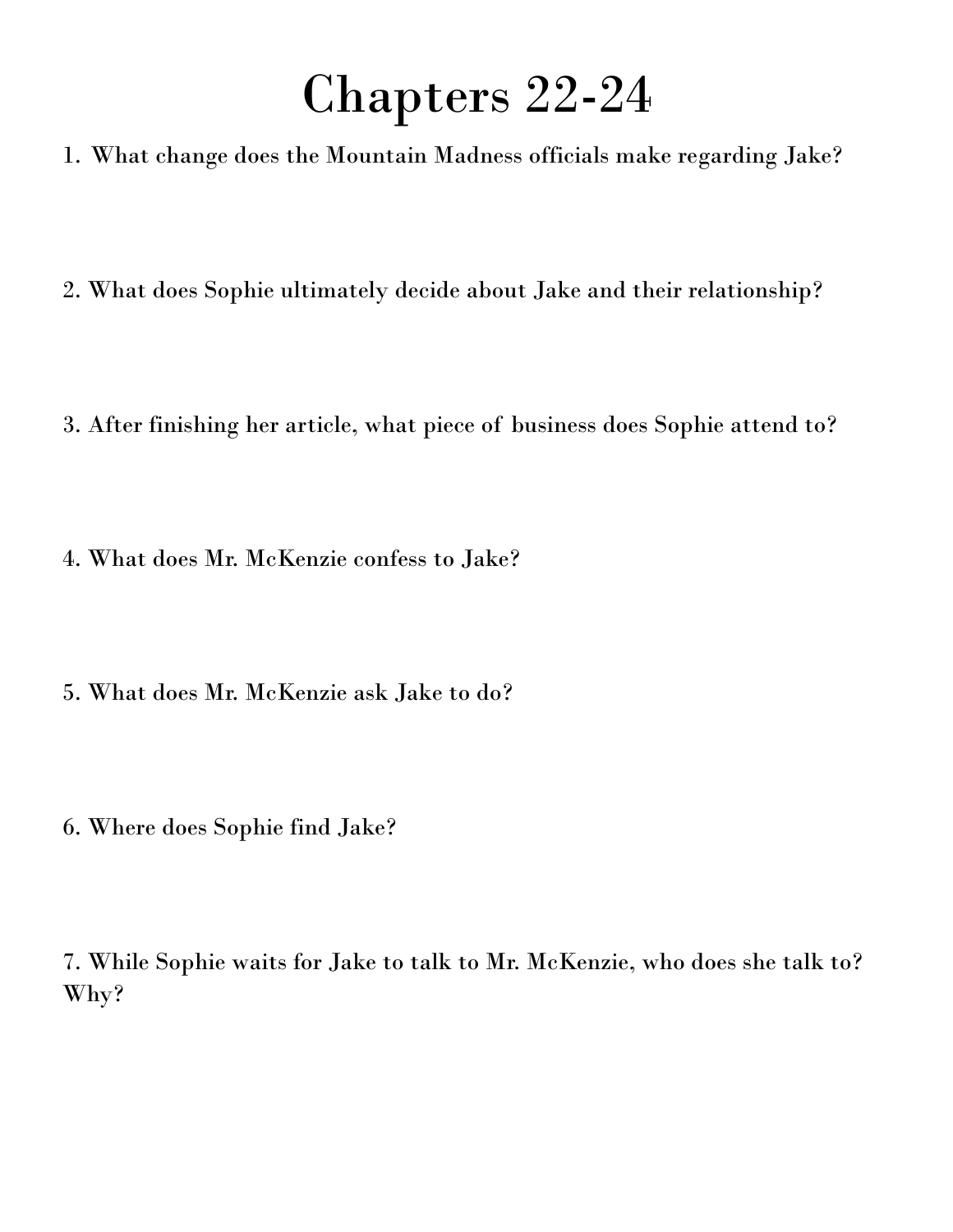### Chapters 25-28

- 1. What answer does Jake give to Mr. McKenzie?
- 2. How does Mr. McKenzie respond?
- 3. How did Sophie know where to find Jake?
- 4. Who does Sophie alert about the situation?
- 5. What decision do Jake and Matt make regarding their final runs?
- 6. Who does Jake have an interview with in the final chapter? Why?
- 7. What was the reason for Tex Masterson attending the Madness Games?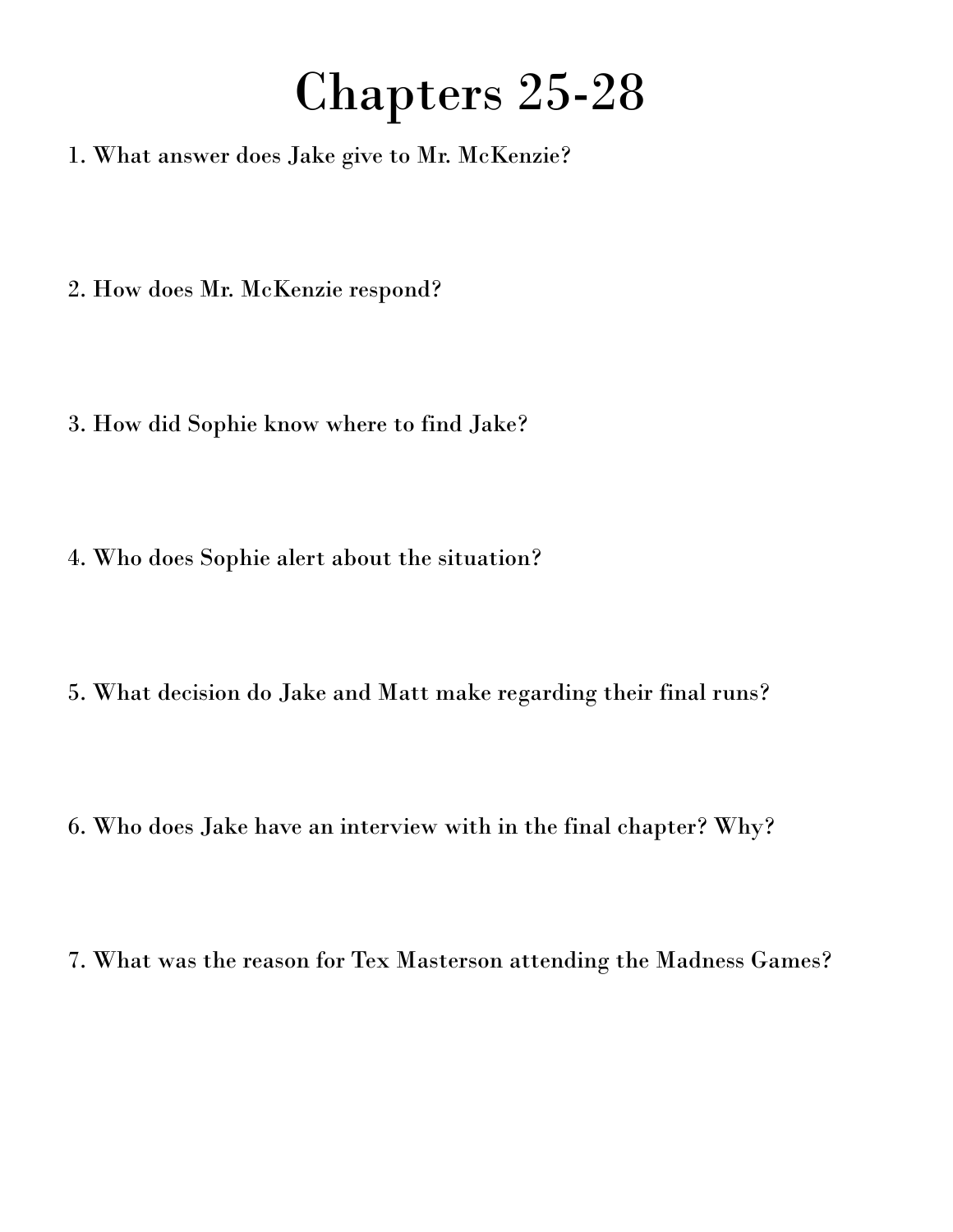### Chapters 1-3 Answers

#### 1. Where is Jake at the beginning of the story? What is he doing there?

Jake is on a helicopter in the Swiss Alps. He and Tommy will have their heliboarding run filmed.

#### 2. Who does Jake have dinner with in Chapter 1? What is their relationship?

Jake has dinner with Mr. McKenzie, who is a friend of Jake's agent, Bill. Jake will be helping Mr. McKenzie with a new training facility.

#### 3. Who is Jake introduced to during dinner?

Jake is introduced to Ms. Addelstein. She is a reporter who will be following him for a month.

#### 4. What gift does Sophie give to Jake? Why is it special?

Sophie gives Jake a framed photo that she took of Claim Jumper's Creek. This is the location where she and Jake started to get to know each other.

#### 5. What does Mallory send to Sophie?

Mallory sends Sophie a picture of Jake with another girl on New Year's Eve.

#### 6. What is the name of Jake's new trick?

Jake's new trick is a Cab Double Cork 1260.

#### 7. What happens to Tommy during practice?

Tommy crashes during practice. He is severely injured and is taken off the mountain by the ski patrol.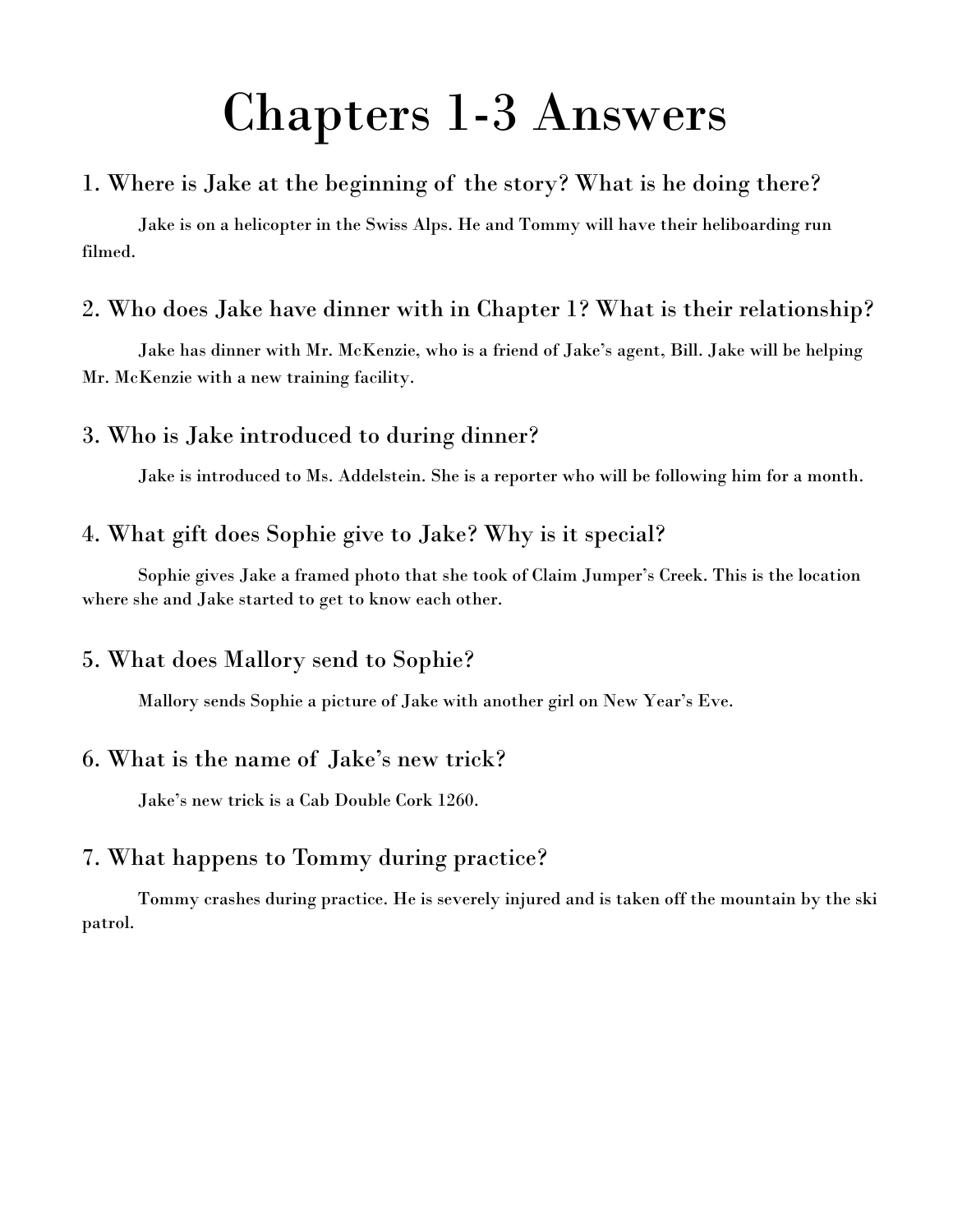### Chapters 4-6 Answers

#### 1. Who comes to Silver Springs to talk to Sophie? What do they discuss?

The reporter, Ms. Addelstein, comes to Silver Springs to ask Sophie to attend the Mountain Madness Games as a reporter and to assist her with the article about Jake.

#### 2. Who is the first person Sophie meets when she arrives at the hotel?

The first person Sophie meets at the hotel in Aspen is a bellboy named Jorge.

#### 3. Where does Sophie want to drive to for an article?

Sophie would like to drive to the site where the new training facility will be built, near Glenwood Springs.

#### 4. What does Jake learn about Tommy's board?

Jake finds out that the bolts on Tommy's board had been stripped. Vince, the man who takes care of Jake's team's boards, believes someone may have tampered with the board.

#### 5. What happens during Jake's final practice run?

A bright flash of light messes up Jake's vision, causing him to crash. Matt makes a statement that angers Jake, and the two of them nearly get into a fight.

#### 6. Where does Sophie find Jake after the final practice run?

Sophie finds Jake at the hotel's lap pool, blowing off some steam.

#### 7. What is the topic of Sophie's first article?

Sophie decides to write an article about how difficult instant fame was for Jake.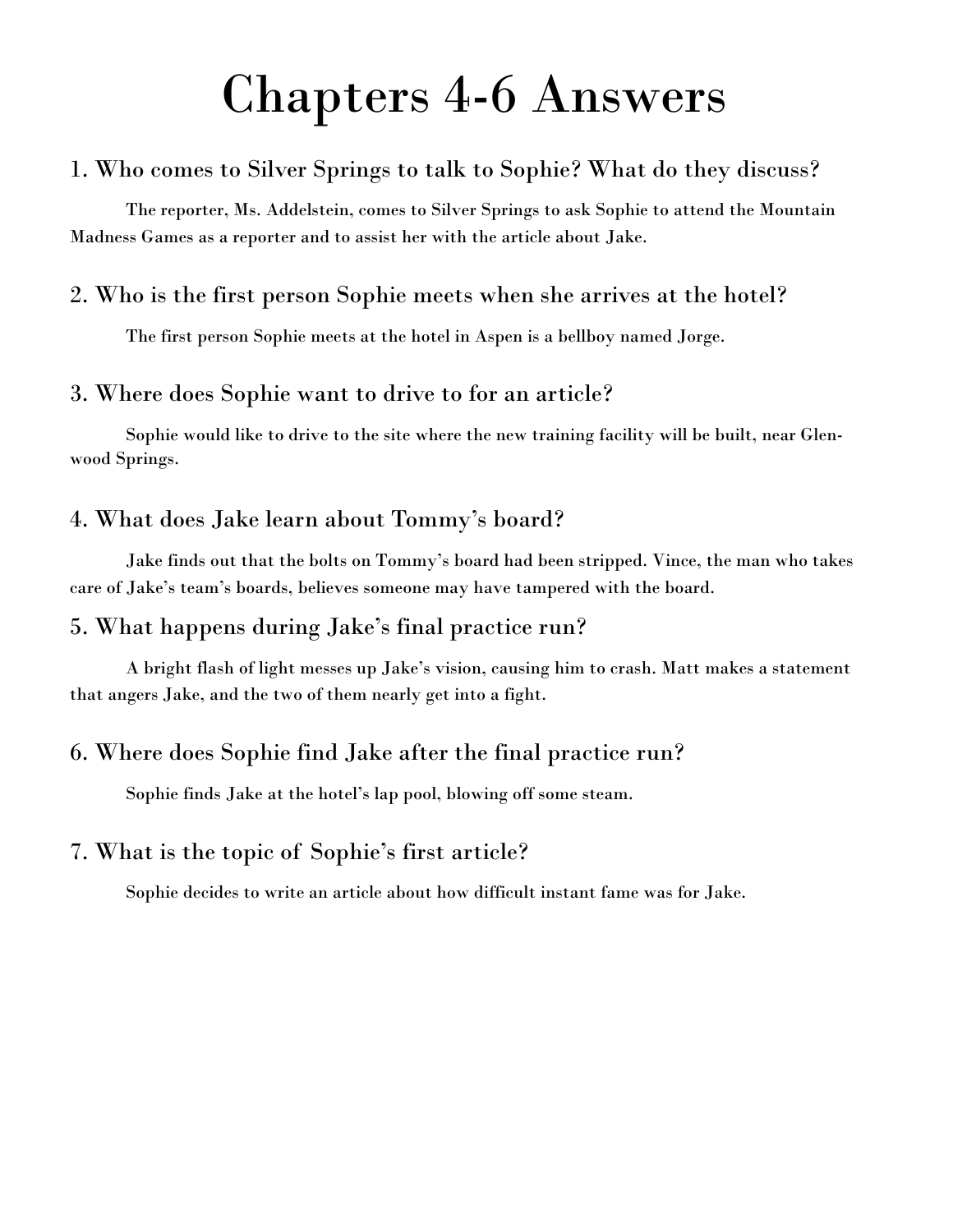### Chapters 7-9 Answers

#### 1. What advice does Jake's mom give him on how to stay focused on his faith?

Jake's mom tells him to focus on his relationship with God. If he puts God first, all the other parts of his life will fall into place. She shares with him the acronym WWJD - What Would Jesus Do?

#### 2. Why does Jake's mom want Chad and Kate to come early?

Jake's mom suggests that Chad and Kate come early to help celebrate Jake's birthday.

#### 3. What surprise has Jake arranged for Sophie?

Jake arranges to take Sophie snowboarding.

#### 4. What did Jake add to his pre-run routine? Why?

Jake wanted to add an element of his faith to his pre-run routine. He decided to say a quick prayer and kiss his confirmation cross.

#### 5. At the polar plunge event, who does Sophie set up an interview with?

Sophie sets up an interview with reclusive snowmobile racer Drake Finley.

#### 6. Who is Elle?

Elle is the granddaughter of the man who sponsored Jake's polar plunge. She is also a fan of Jake's.

#### 7. What happens to the top snowmobiler during his event?

Josh Parker's snowmobile doesn't work. Drake Finley offers his snowmobile to the unlucky competitor. However, the official rules state that a rider must compete on the snowmobile with which they registered.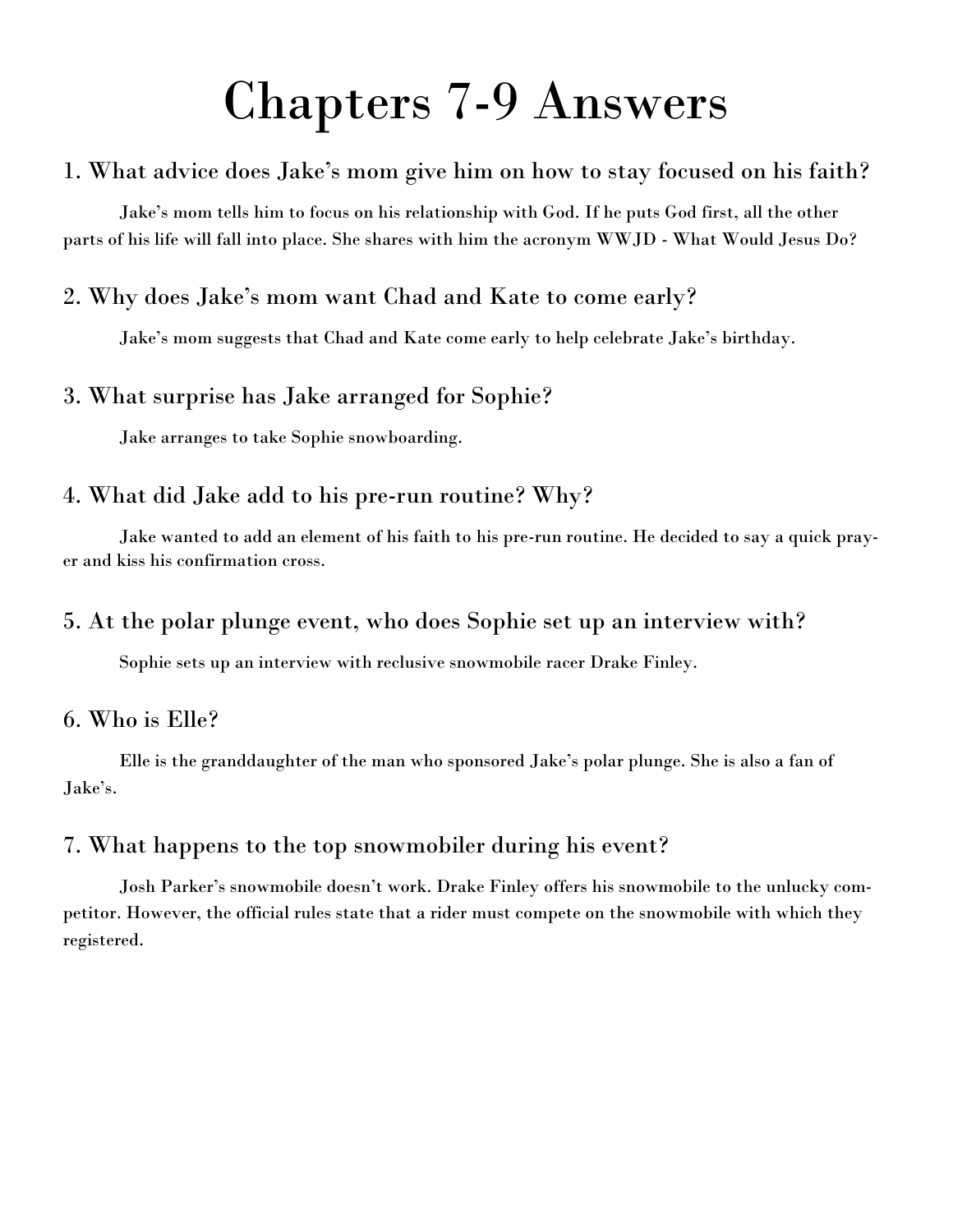### Chapters 10-12 Answers

#### 1. What does Sophie find when she looks through her photos?

While looking through the photos of Jake's practice run, Sophie see a flash of light coming from the halfpipe.

#### 2. What does Duke tell Sophie about the workers?

Duke tells Sophie that the workers with blue jackets were brought in to help with the event.

#### 3. Why does Matt hate Jake?

Matt feels that all of Jake's success should be his.

#### 4. What is the curse?

A former athlete, Barrett James, was disqualified last year and stripped of his medal and award money after he cheated. In a rant that went viral, he cursed the Mountain Madness Games.

#### 5. How did Ms. Addelstein get her job?

Ms. Addelstein got her job because of her father's connections. She wants to keep it on her own merits.

#### 6. Who do Jake and Sophie have dinner with?

Jake and Sophie have dinner with Jake's parents, Bill, and Mr. McKenzie.

#### 7. What was Jake's surprise?

Jake surprises Sophie with Chad and Kate's early arrival to the Madness Games.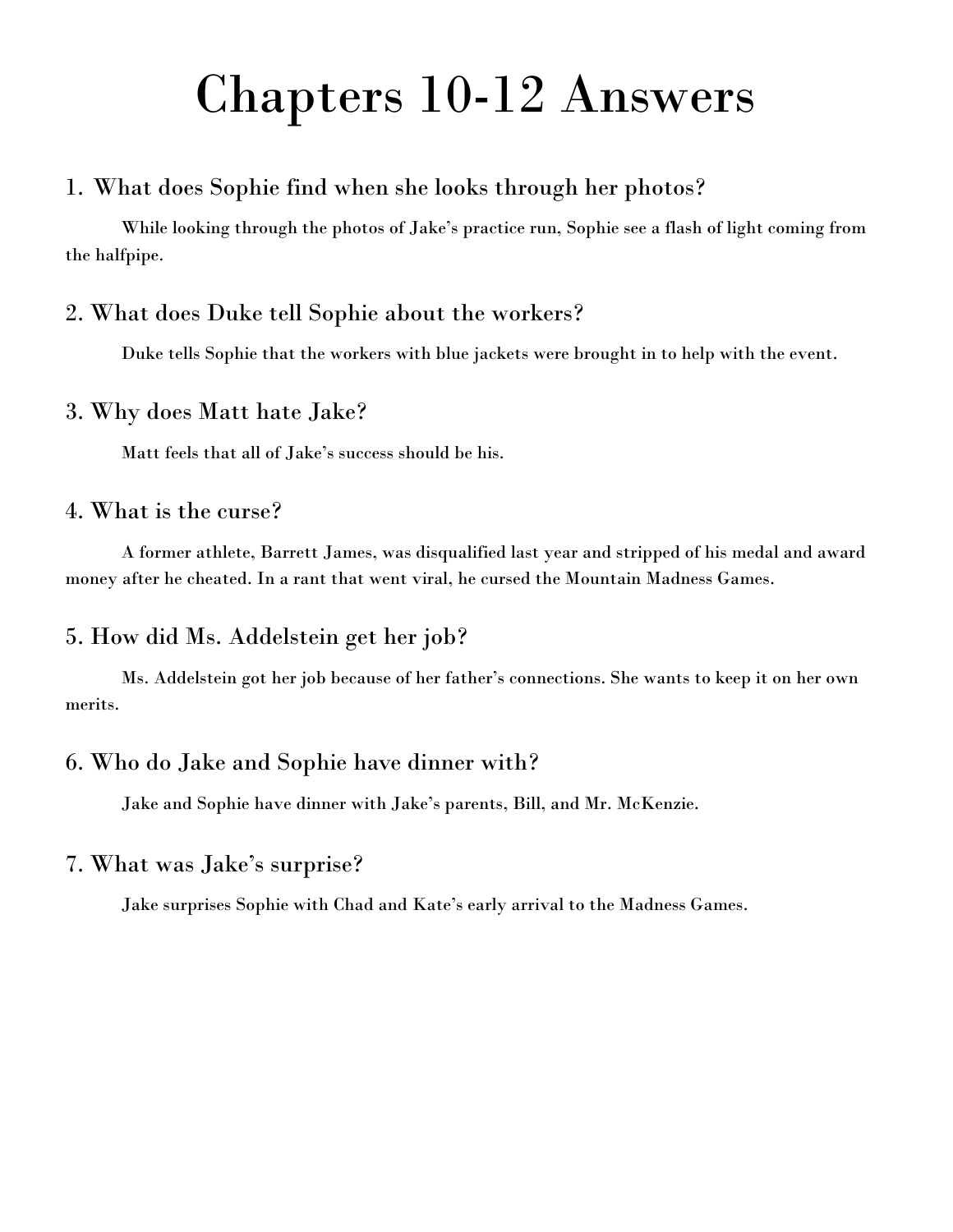### Chapters 13-15 Answers

1. How old is Jake on his birthday?

Jake turns seventeen on his birthday.

- 2. What is wrong with the top contender at the Big Air Snowboarding Event? The top contender does not have his signature snowboard.
- 3. Sophie's mom calls. What does she want Sophie to do?

Sophie's mom saw the news about Sophie and Elle's fight. She wants Sophie to head home.

4. Why doesn't Drake want to do the interview?

Drake believes that Sophie only wants her own fame.

5. Who offers to drive with Sophie to Glenwood Springs?

Jorge offers to drive with Sophie to Glenwood Springs.

#### 6. What does Sophie tell Jake before the banquet?

Sophie admits that she is not sure she wants to deal with Jake's fame and the issues that come with it.

7. Who does Jake run into after the banquet? What is wrong with him?

After the banquet, Jake runs into Matt, who has been drinking.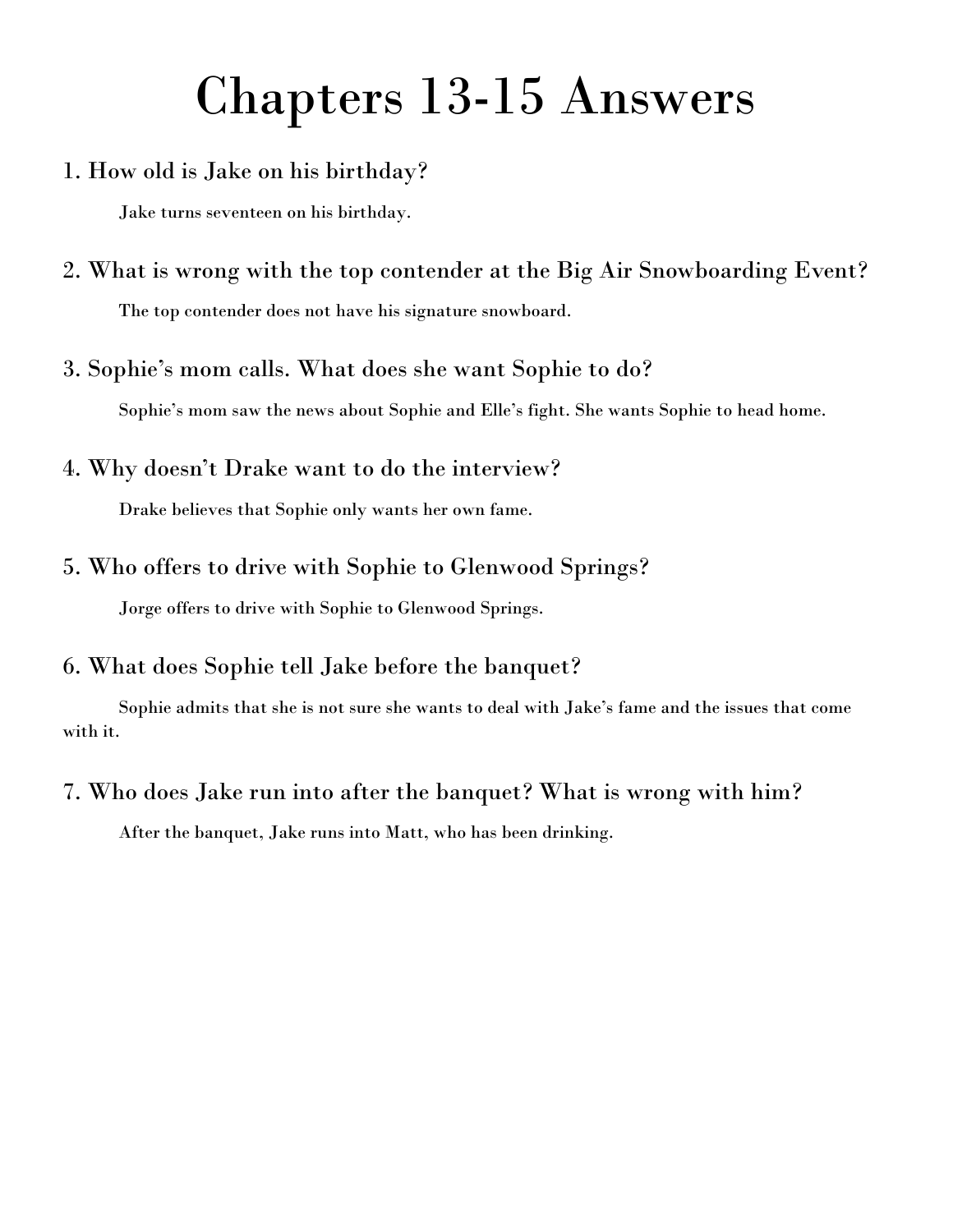### Chapters 16-18 Answers

#### 1. Since Sophie can't fix things with Jake, on what does she decide to focus her attention?

Sophie decides to investigate who has been messing with the Madness Games.

#### 2. Instead of watching Jake's qualifying run, what does Sophie do?

Sophie decides to track down the men that Rachael was suspicious of.

#### 3. What does Sophie find in the cabin?

Sophie finds a list of the athletes who had problems during the events. Jake's name is on the list.

#### 4. What happens at the start of Matt's qualifying run?

While Matt is in the starting position, Jake sees a laser light beam focused on Matt. Jake tackles Matt in order to keep him safe. The rest of the qualifying runs are postponed.

#### 5. When Jake finds out that Sophie was investigating something, what does he do?

Jake, worried about Sophie, misses his qualifying run in order to go search for her.

#### 6. What kind of message does Sophie send to Jake?

Sophie sends Jake a coded 49ers message.

#### 7. Does Sophie make it safely out of her hiding spot?

No. The mustached man finds her and lunges for her.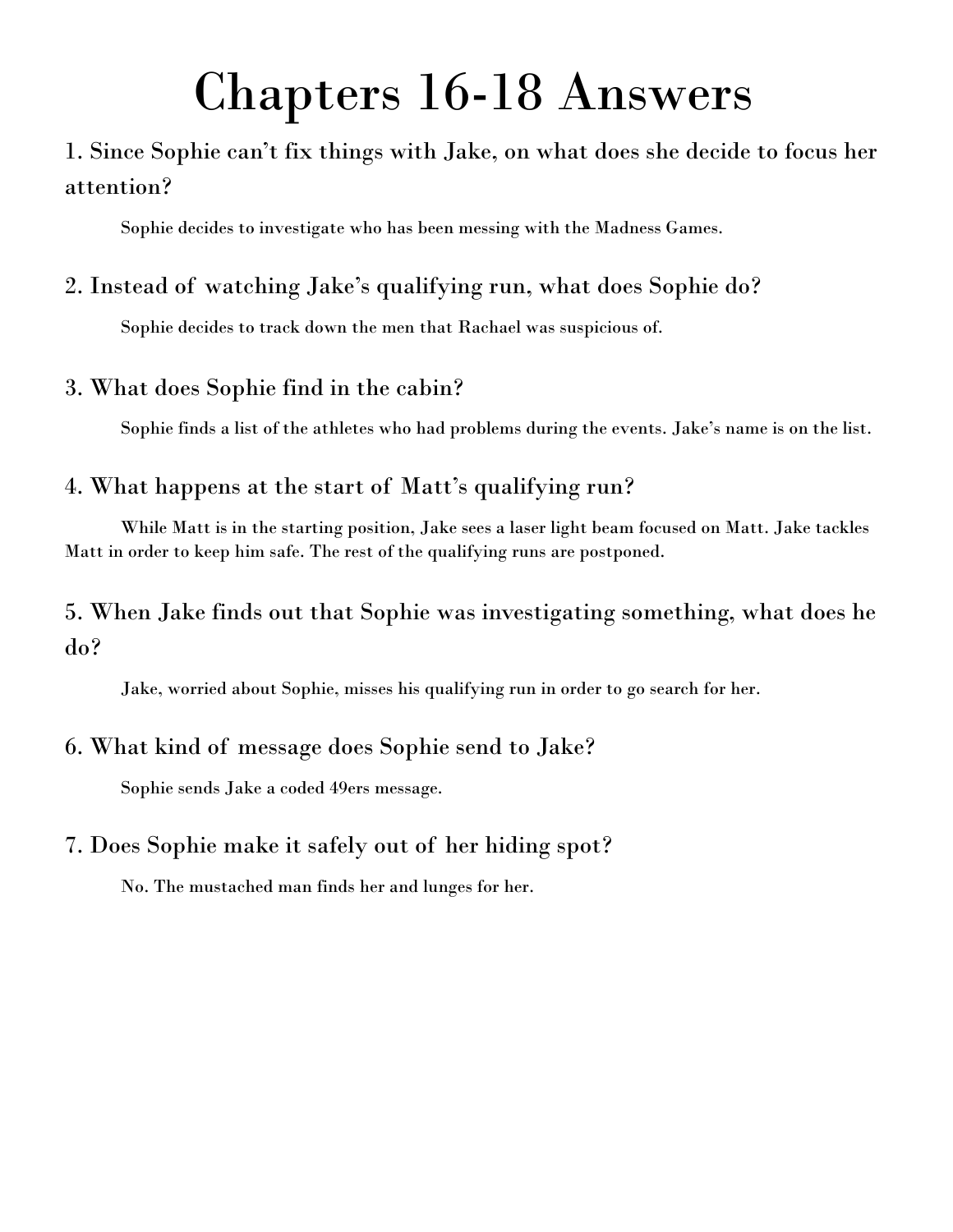### Chapters 19-21 Answers

1. Jake follows a man on a snowmobile. Before he can reach him, what happens?

Before Jake can reach the snowmobile, an avalanche blasts through the area.

#### 2. Was Sophie on the snowmobile?

No, she was not on the snowmobile. She is buried in the snow when she fell in a tree well.

#### 3. How does Sophie detain the man who is pursuing her?

She stops the mustached man by pushing him into the tree well.

#### 4. How does Jake give his parents his location?

Jake activates his GPS watch to let his parents know his location.

#### 5. What does Jake point out to Sophie about Jorge?

Jake tells Sophie that Jorge is probably interested in her and wants to be more than friends.

#### 6. Who shows up at the Taylors' suite when Jake and Sophie are talking about their relationship?

Matt Brown shows up to talk to Jake, interrupting Jake and Sophie's relationship talk.

#### 7. Why does he come by?

Matt comes by to tell Jake that he received another message from the people disrupting the events. They want Matt to throw his race.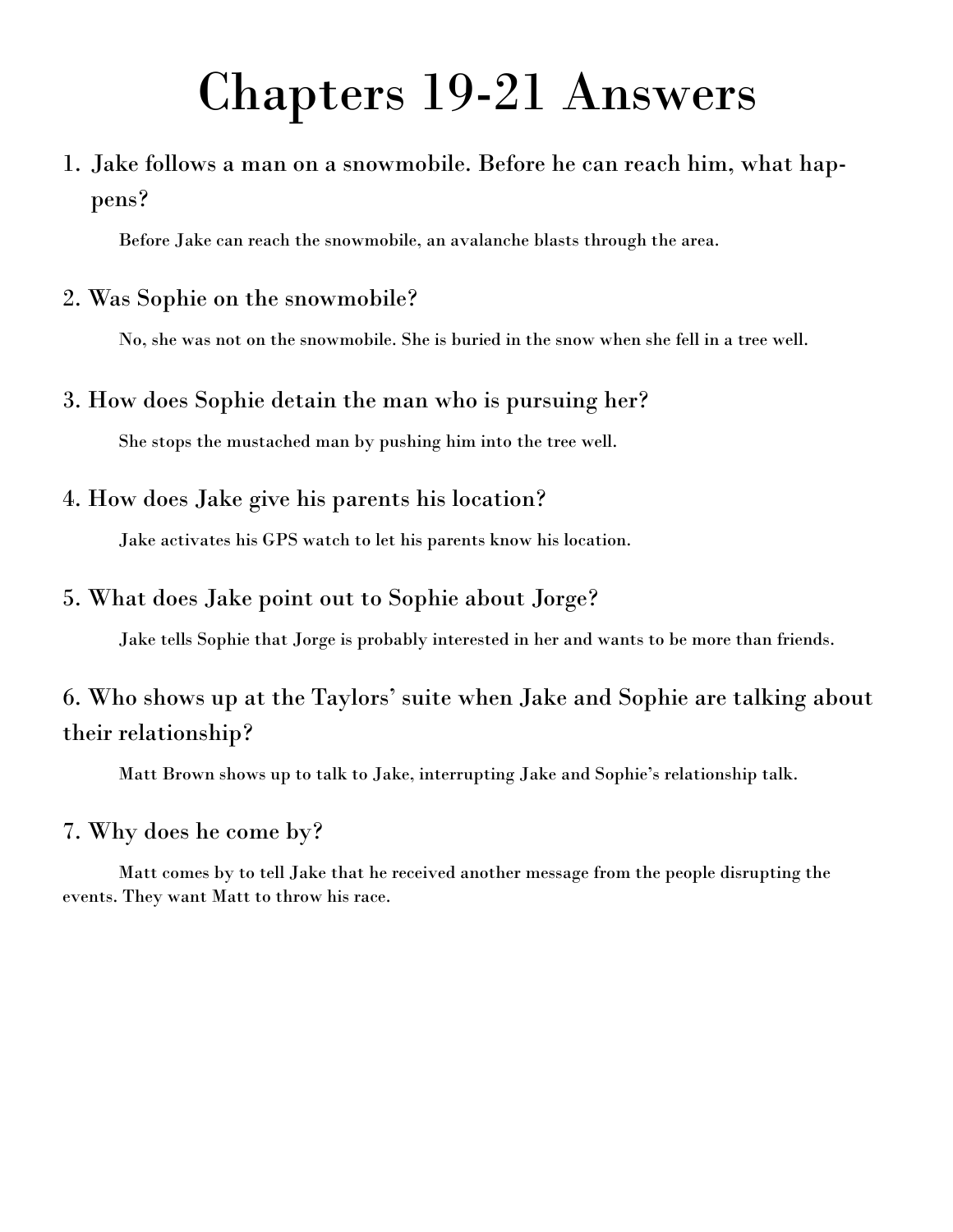### Chapters 22-24 Answers

#### 1. What change does the Mountain Madness officials make regarding Jake?

The Mountain Madness officials unanimously decide to let Jake compete, even though he'd missed his qualifying event. They make this decision because Jake was tracking down the people who are trying to disrupt the Games. The Men's Halfpipe Final will be postponed until the next day to ensure everyone's safety.

#### 2. What does Sophie ultimately decide about Jake and their relationship?

Sophie realizes that her relationship with Jake is worth dealing with the issues of his fame.

#### 3. After finishing her article, what piece of business does Sophie attend to?

Sophie has some time on her hands after finishing her article, so she makes a phone call to the construction company in charge of the new training facility.

#### 4. What does Mr. McKenzie confess to Jake?

Mr. McKenzie tells Jake that he is the one behind the incidents at the Madness Games. He is trying to raise money to save the project by betting on the underdogs.

#### 5. What does Mr. McKenzie ask Jake to do?

Mr. McKenzie asks Jake to throw his run and lose.

#### 6. Where does Sophie find Jake?

Sophie finds Jake at the nearby church.

#### 7. While Sophie waits for Jake to talk to Mr. McKenzie, who does she talk to? Why?

While Sophie waits for Jake, she has a talk with Jorge. She wants to explain that she only thinks of him as a friend.